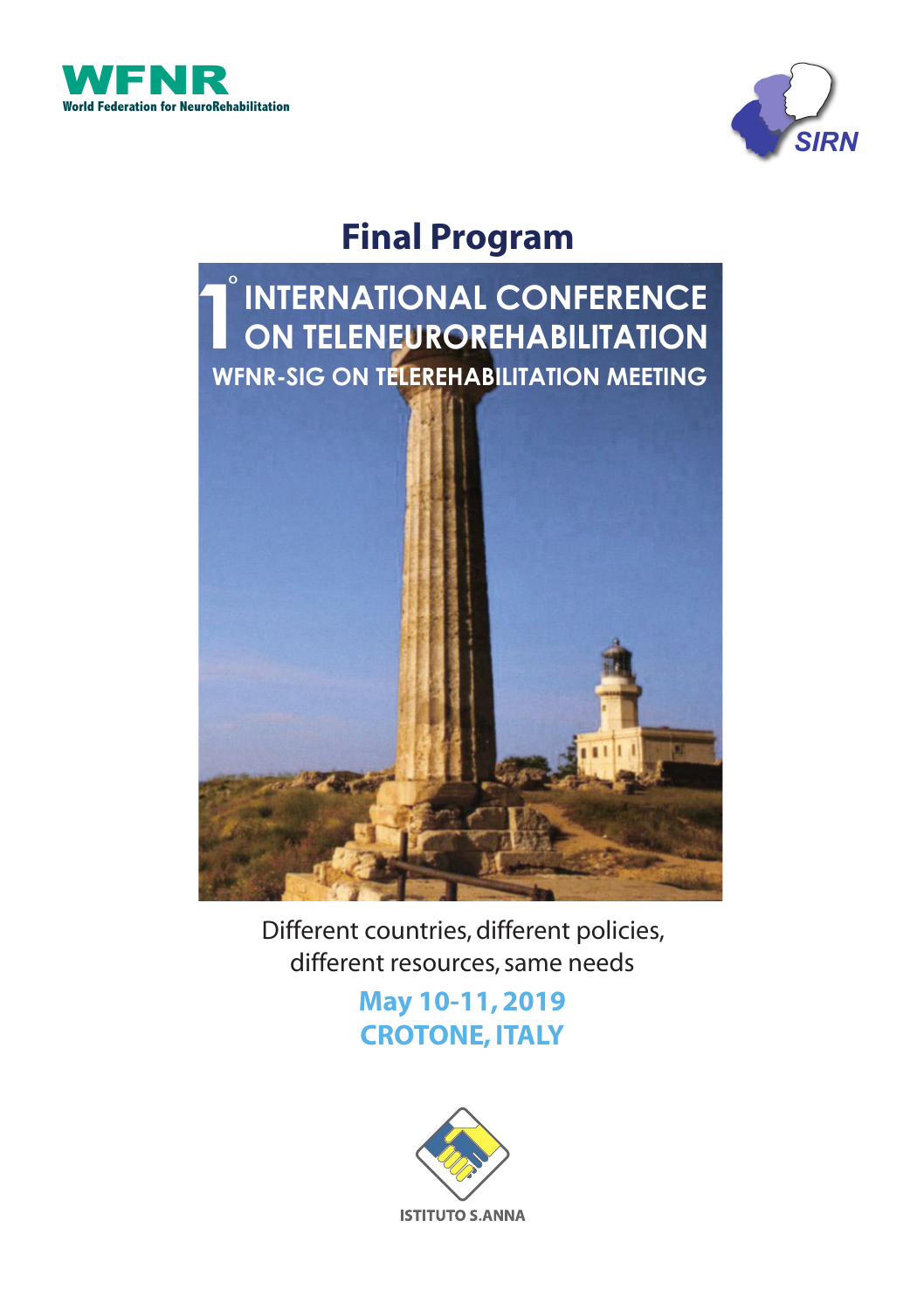# **WELCOME**

Dear colleagues,

It gives us great pleasure to invite you to join us at our 1st International Conference on Teleneurorehabilitation, which will be held in Crotone (Italy) on May 10th-11th, 2019.

Studies on Telerehabilitation systems and managements have been growing significantly in the last decade, and this rehabilitative approach has been widely accepted and is now well established. Nevertheless, Telerehabilitation is likely to remain incomplete from the point of view of general care, due to persistent cost and political issues in particular.

For this reason, during the last World Federation for NeuroRehabilitation congress held in Mumbai, participants of the Special Interest Group on Telerehabilitation agreed to organise this 1st Conference, in which to share clinical and organisational information and create a worldwide network of colleagues and friends involved in the same topic.

We look forward to welcoming all professionals involved or interested in telerehabilitation research and practice.

Save the date!

Yours sincerely Paolo Tonin Chair of WFNR-SIG on Telerehabilitation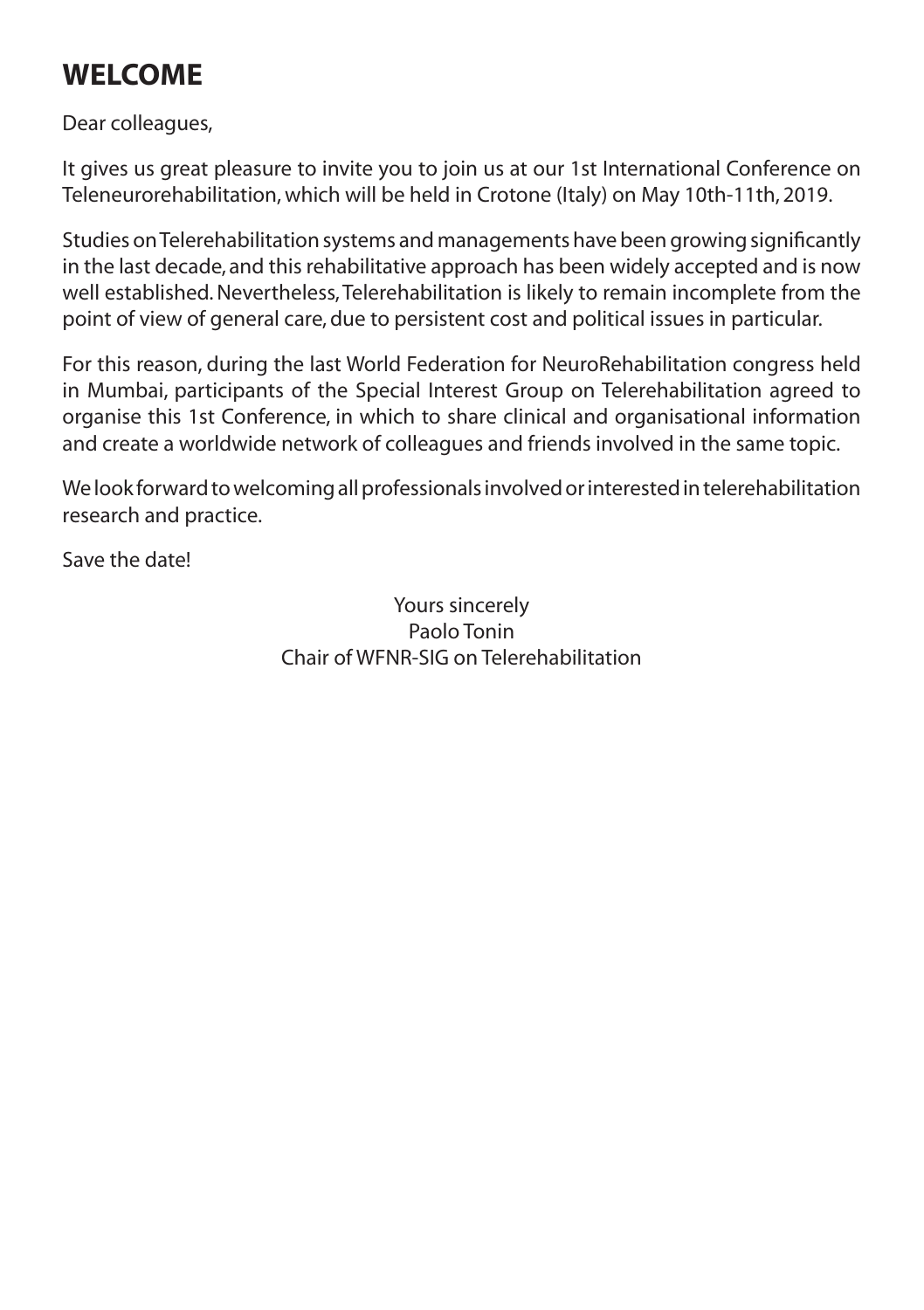## **Scientific Committee**

Michela Agostini (Venezia) Placido Bramanti (Messina) Annie Hill (Brisbane) Nam-Yong Paik (Seoul) Loris Pignolo (Crotone) Mauro Zampolini (Foligno) Paolo Tonin (Crotone)

## **Organizational Secretariat**

Lidia Romania (Crotone)

## **Website www.1ictnr.it**

# **Next deadline**

April 30, 2019 Registration at Regular Fee

**Promoted by**



## **Supported by**



## **Organized by**

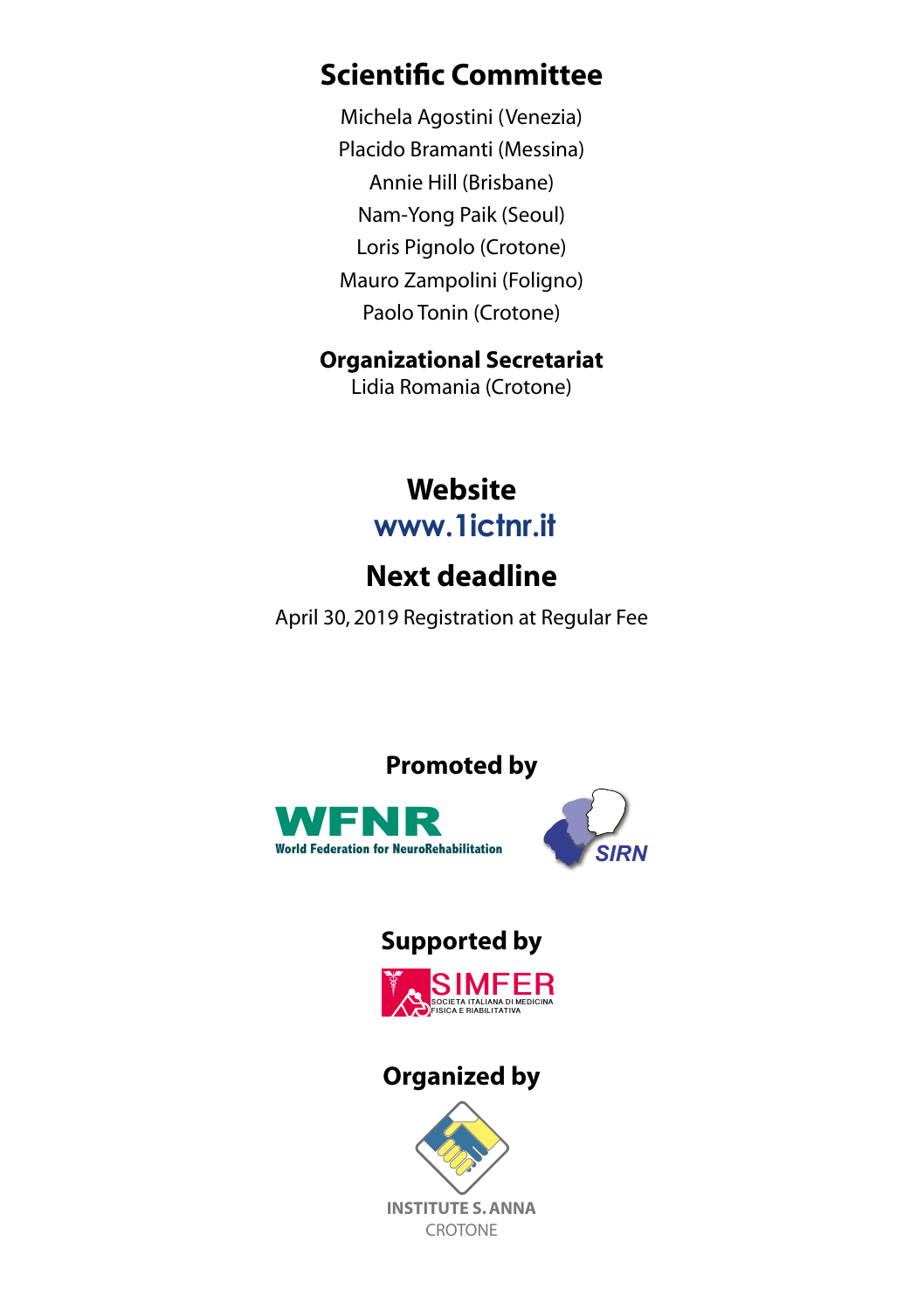## **FRIDAY, MAY, 10**

| 7.45  | Registration                                                                                  |
|-------|-----------------------------------------------------------------------------------------------|
| 8.00  | Introduction                                                                                  |
| 8.15  | <b>Worldwide Experiences on Teleneurorehabilitation (first part)</b>                          |
| 10.20 | Coffee break                                                                                  |
| 10.50 | <b>Worldwide Experiences on Teleneurorehabilitation (second part)</b>                         |
| 12.30 | Lunch                                                                                         |
| 13.00 | <b>Worldwide Experiences on Teleneurorehabilitation (third part)</b><br><b>Poster Session</b> |
| 14.00 | <b>Worldwide Experiences on Teleneurorehabilitation (fourth part)</b>                         |
| 16.40 | Coffee break and free time to meet together                                                   |
| 18.00 | Italian Network on Telerehabilitation: experiences of one year                                |
| 19.00 | <b>Welcoming remarks</b><br><b>Authorities addresses</b><br><b>Lecture</b>                    |
| 20.30 | <b>Welcome reception</b>                                                                      |

## **SATURDAY, MAY, 11**

| 8.00  | Worldwide Experiences on Teleneurorehabilitation (fifth part) |
|-------|---------------------------------------------------------------|
| 10.15 | <b>Challenges and opportunities</b>                           |
| 11.15 | Coffee break                                                  |
| 11.45 | <b>Challenges and opportunities. Round Table</b>              |
| 14.15 | <b>Challenges and opportunities. Final Comments</b>           |
| 14.30 | <b>Closing and farewell Lunch</b>                             |

*The participants will have more free time to meet together in the garden of the venue*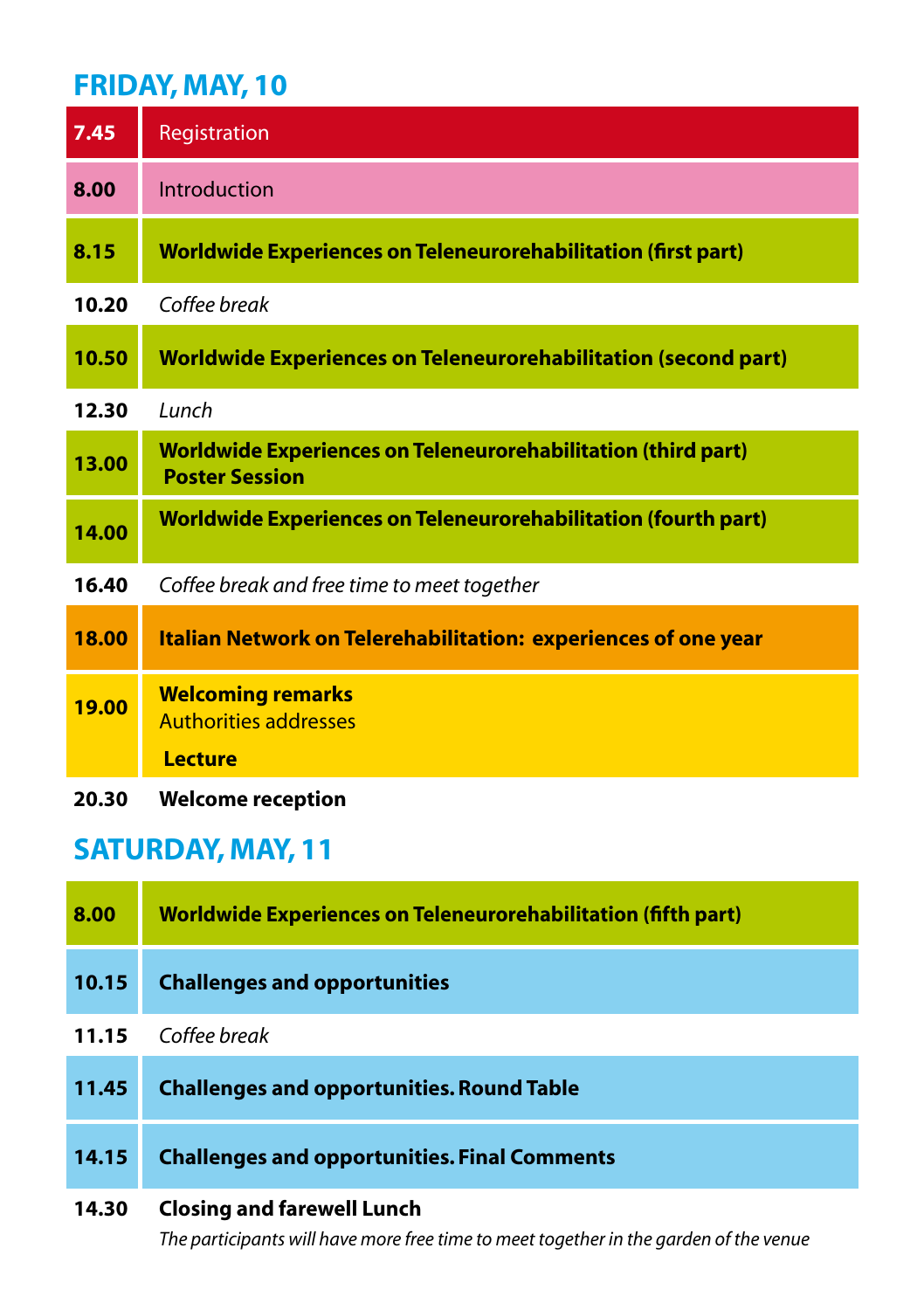# **Final Program**

## **Friday, May, 10, 2019 Morning**

7.45 Registration

#### **8.00 Introduction**

*P. Tonin (Crotone) M. E. Pugliese (Roma, Crotone)*

### **8.15 - 10.20 Worldwide Experiences on Teleneurorehabilitation. First part**

Co-Chairs: A. Hill (Brisbane), A. Cerasa (Catanzaro, Crotone)

- 8.15 Experiences, Challenges, and Future Directions in Telerehabilitation in the National University Hospital of a Resource-Limited Country in Southeast Asia *C. Leochico (Manila)*
- 8.40 Telemedicine in Neurorehabilitation Assessment, Planning and Follow up *A. Shrivastava (Mumbai)*
- 9.05 Advances of the telerehabilitation technologies in Russian Federation *V. Daminov, I. Gorokhova (Moscow)*
- 9.30 Motor, speech and cognitive telerehabilitation: experiences with a multifunction system *M. Agostini (Venice)*
- 9.55 How can telerehabilitation improve motor control in patients residing in rural and remote areas *I. Cikajlo (Ljubljana)*
- 10.20 *Coffee Break*

#### **10.50 - 12.30 Worldwide Experiences on Teleneurorehabilitation. Second part**

Co-Chairs: I. Battel (Venice), G. Cuda (Catanzaro)

- 10.50 Speech pathology management of motor speech disorders via telerehabilitation *D. Theodoros (Brisbane)*
- 11.15 Using Telerehabilitation to Improve the Assessment, Provision and Evaluation of Speech and Language Therapy Services *P. Enderby (Sheffield)*
- 11.40 Telerehabilitation management of post-stroke aphasia: different models of care *A. Hill (Brisbane)*
- 12.05 Challenges in providing tele-education on Augmentative Alternative Communication in a developing country *S. Mohamad (Kuala Lumpur)*
- 12.30 *Lunch*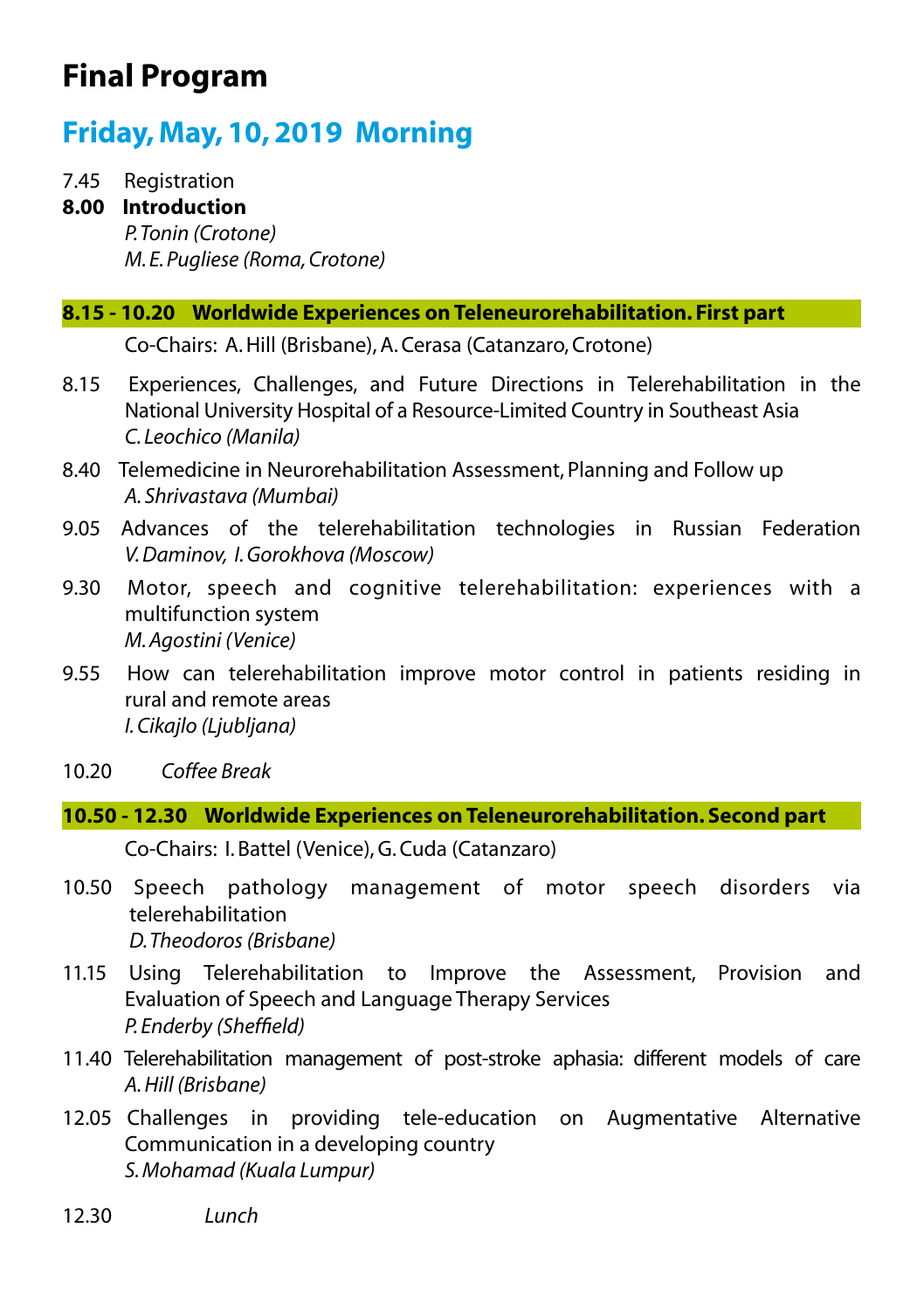## **Afternoon**

### **13.00 - 14.00 Worldwide Experiences on Teleneurorehabilitation. Third part Poster Session**

Co-Chairs: F. Riganello (Crotone), M. Garzon (Venice), F. Arcuri (Crotone)

Telemedicine consultation as a tool for referral of patients with disorders of consciousness at the Center of neurorehabilitation in Russia *V. Belkin, I. Leiderman, N. Lipovka, R. Rachimov, A. Belkin, A. Alasheev (Yekaterinburg)*

The family system in the management of long term care in severe acquired brain injuries *M. G. Raso, P. Perziano, A. Mauro, A. Brigandì, F. Arcuri, L. Mercurio, L. F. Lucca, P. Tonin (Crotone)*

An innovative model for the home management of patients with disorders of consciousness: a telerehabilitation service

*M. G. Raso, A. Mauro, F. Arcuri, P. Perziano, L. Romania, F. Cusato, S. Liperoti, L. Mercurio, A. Brigandì, A. Pagliuso, L. F. Lucca, S. Serra, P. Tonin (Crotone)*

Cognitive telerehabilitation in mild cognitive impairment *R. Manenti, E. Gobbi, M. Cotelli, F. Baglio, S. Di Tella, F. Rossetto, F. Alemanno, R. S. Calabrò, G. Binetti, M. C. Carrozza, S. Iannaccone, P. Bramanti, S. F. Cappa (Brescia)*

Integrated technological platform for home care, monitoring and rehabilitation of frail elderly and subjects with motor disabilities

*P. Tonin, L. Pignolo, F. Arcuri, A. Iozzi, T. Mazza, A. Labonia, G. Basta, S. Carozzo, S. Serra, L. F. Lucca, A. Mauro, P. Scola (Crotone)*

Preliminary results of a non immersive virtual reality training on functional living skills applied to adults with major neurocognitive disorder *S. Panerai, V. Catania, F. Rundo, D. Gelardi, C. Babiloni, R. Ferri (Troina, Roma)*

Telerehabilitation-virtual reality exercises performed with different manual grips by subjects after stroke: a proof of concept *M. Agnelli, G. Zanotti, C. Benini, R. Gatti (Rozzano)*

Head-virtual reality for rehabilitation in clinic and in continuity of care: feasibility and efficacy for persons with chronic stroke *J. Jonsdottir, F. Baglio, C. Pagliari, S. Di Tella, S. Isernia, P. Gindri, C. Castiglioni, F. Gramigna, T.Bowman, G. Perini, F. Molteni (Milano)*

Effects of an innovative telerehabilitation intervention for people with multiple sclerosis: the human empowerment aging and disability program *C. Pagliari, S. Di Tella, S. Isernia, J. Jonsdottir, G. Perini, C. Castiglioni, C. Gramigna, F. Molteni, F. Baglio, P. Gindri (Milano)*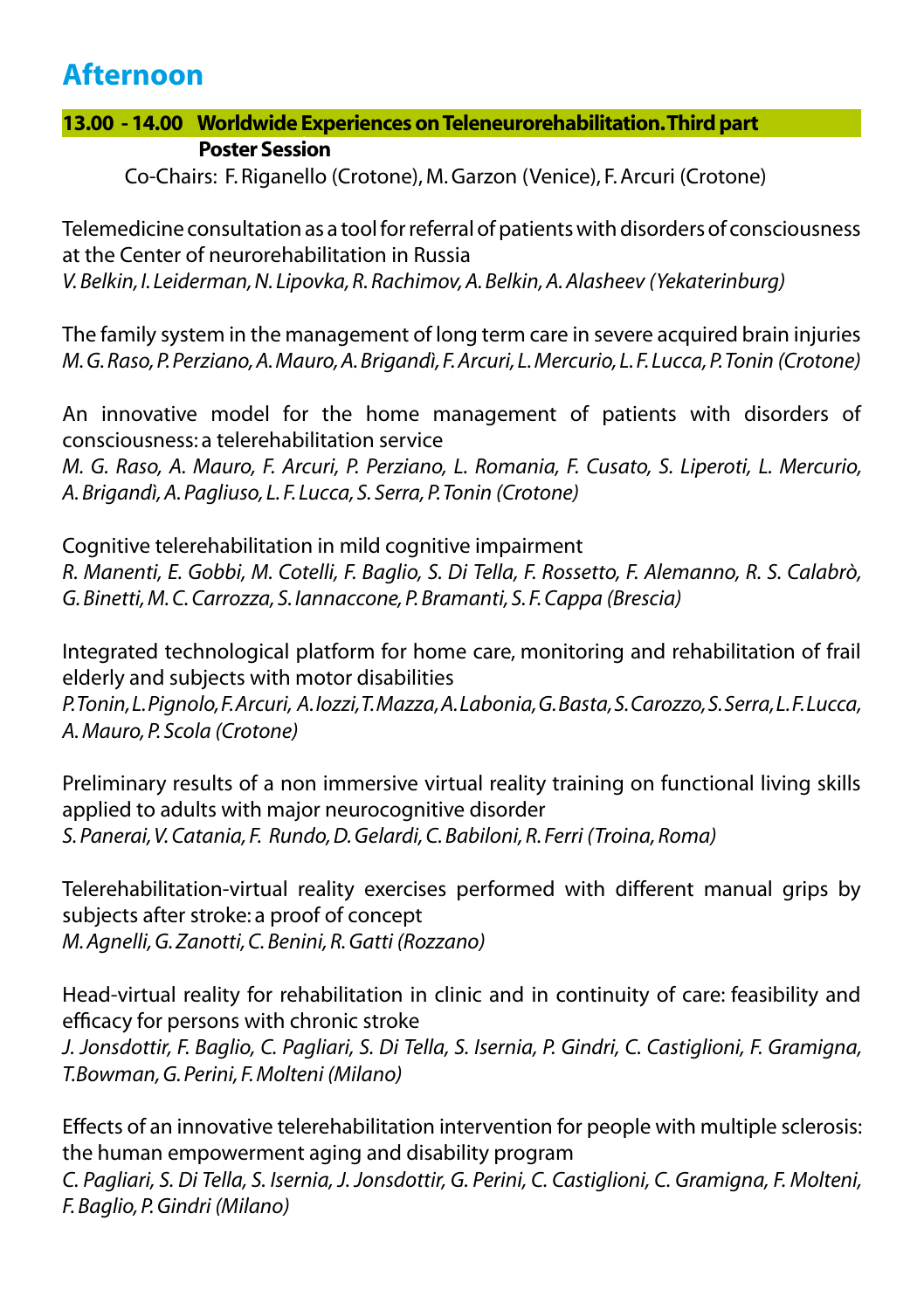Telerehabilitation in multiple sclerosis: the first report of "telesm-rin-network"

*S. Di Tella, C. Pagliari, J. Jonsdottir, G. Perini, R. S. Calabrò, P. Bramanti, M. Agostini, C. Della Pietà, M. Franceschini, M. Goffredo, R. De Icco, M. Matamala-Gomez, L. Mendozzi, M. Rovaris, F. Baglio (Milano)*

Embedding well-being into an innovative disease-net management model for noncommunicable diseases: the sidera^b (Sistema Integrato Domiciliare e Riabilitazione Assistita al Benessere) approach

*O. Realdon, E. Foglia, F. Rossetto, E. Garagiola, I. Baroni, D. Micucci, M. Nalin, M. Bonfanti, E. Messina, P. Banfi, V. Racca, F. Mantovani, E. Porazzi, F. Baglio, the Sidera^B Consortium (Milano)*

Usability and acceptability assessment methods of technologies for home-based rehabilitation: a systematic review

*G. Sgherri, M. Avola, E. Beani, F. Cecchi, I. Mannari, C. Chisari, G. Cioni, G. Sgandurra (Pisa, Pontedera)*

## **14.00 - 16.50 Worldwide Experiences on Teleneurorehablitation. Fourth part**

Co-Chairs: G. Arabia (Catanzaro), G. Maggioni (Veruno)

- 14.00 Validating the western aphasia battery revised through tele-assessment for individuals with aphasia *M. Dekhtyar, E. J. Braun, L. A. Foo, S. Kiran (Boston)*
- 14.13 Evidence obtained from individuals with chronic aphasia using a computer based telemedicine approach *G. D. Zannino (Roma)*
- 14.26 Telerehabilitation services after stroke: an integrated approach *L. Cacciante, C. Della Pietà, S. Federico, L. Maistrello, A. Turolla, M. Agostini (Venezia)*
- 14.39 Remote neuropsychological evaluation during awake neurosurgery *F. Alemanno, E. Houdayer, M. Bailo, P. Mortini, S. Iannaccone (Milano)*
- 14.52 Goal platform for mild cognitive impairment telerehabilitation *F. Vannetti, S. Pazzi, L. Martini, A. Stoppini, L. Fabbri, F. Gerli, I. Mosca, F. Baglio (Firenze)*
- 15.05 Virtual reality training of functional living skills: application in adolescents and young adults with intellectual disability and in adults with major neurocognitive disorder *S. Panerai, V. Bevilacqua, V. Catania, F. Rundo, D. Gelardi, C. Babiloni, R. Ferri (Troina)*
- 15.18 Digital avatars for psychosocial and integrative health support of veterans with spinal cord injury and disorders *V. Wang, V. P. Galea, M. D. Galea (Millbrae, Boston, Bronx)*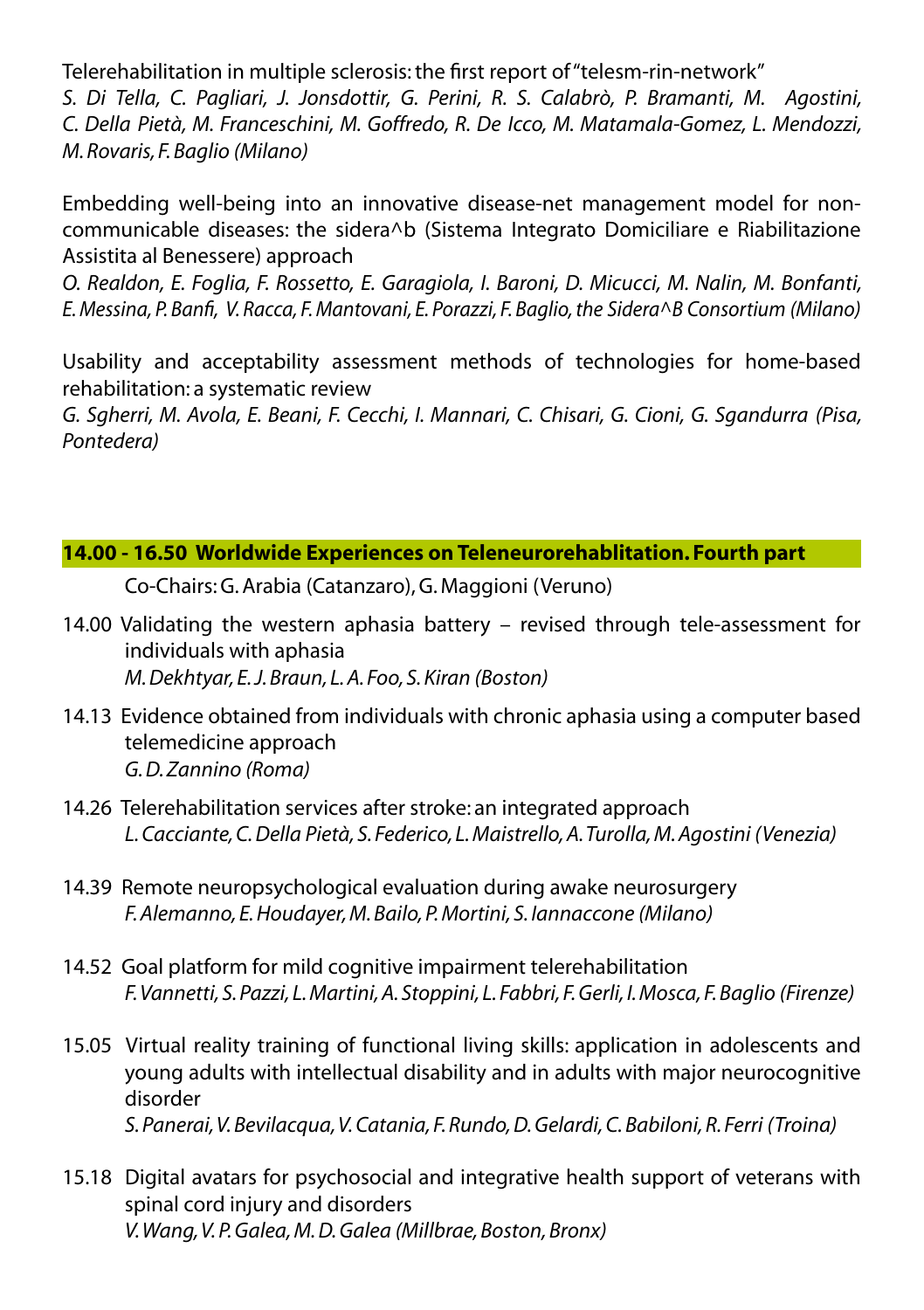- 15.31 How digital health can improve care in spinal cord injury *A. Soopramanien (Bournemouth)*
- 15.44 Internet-based tele-surveillance and tele-rehabilitation: an integrated approach in a parkinson's disease population (telepark) *F. Pisano, F. Garzonio, C. Ruella, A. Giordano, G. Maggioni, P. Bramanti (Zingonia, Veruno, Messina)*
- 15.57 Feasibility of virtual reality in home telerehabilitation for parkinson's disease: management of a randomized clinical trial (rct) *F. Balsamo, F. Garzonio, C. Ruella, G. Mora, M. Gallotta, R. De Icco, G. Sandrini, P. Bramanti (Veruno, Milano, Pavia, Messina)*
- 16.10 Effects of an innovative telerehabilitation intervention for people with parkinson: the human empowerment aging and disability program *S. Isernia, C. Pagliari, S. Di Tella, J. Jonsdottir, G. Perini, C. Castiglioni, P. Gindri, C. Gramigna, F. Molteni, F. Baglio (Milano)*
- 16.23 An integrated telerehabilitation system: preliminary results of a neuromotor teletreatment in people with a stroke *S. Federico, C. Della Pietà, L. Cacciante, L. Maistrello J. Jonsdottir, M. Agostini (Venezia, Milano)*
- 16.36 Clinical outcome and adherence to a teleneurorehabilitation program in balanceimpaired stroke outpatients. Preliminary results *M. Maldonado, P. Vargas, R. Vasquez, V. Hidalgo, T. Gutierrez (Santiago)*

*Coffee break and free time to meet together in the garden of the venue*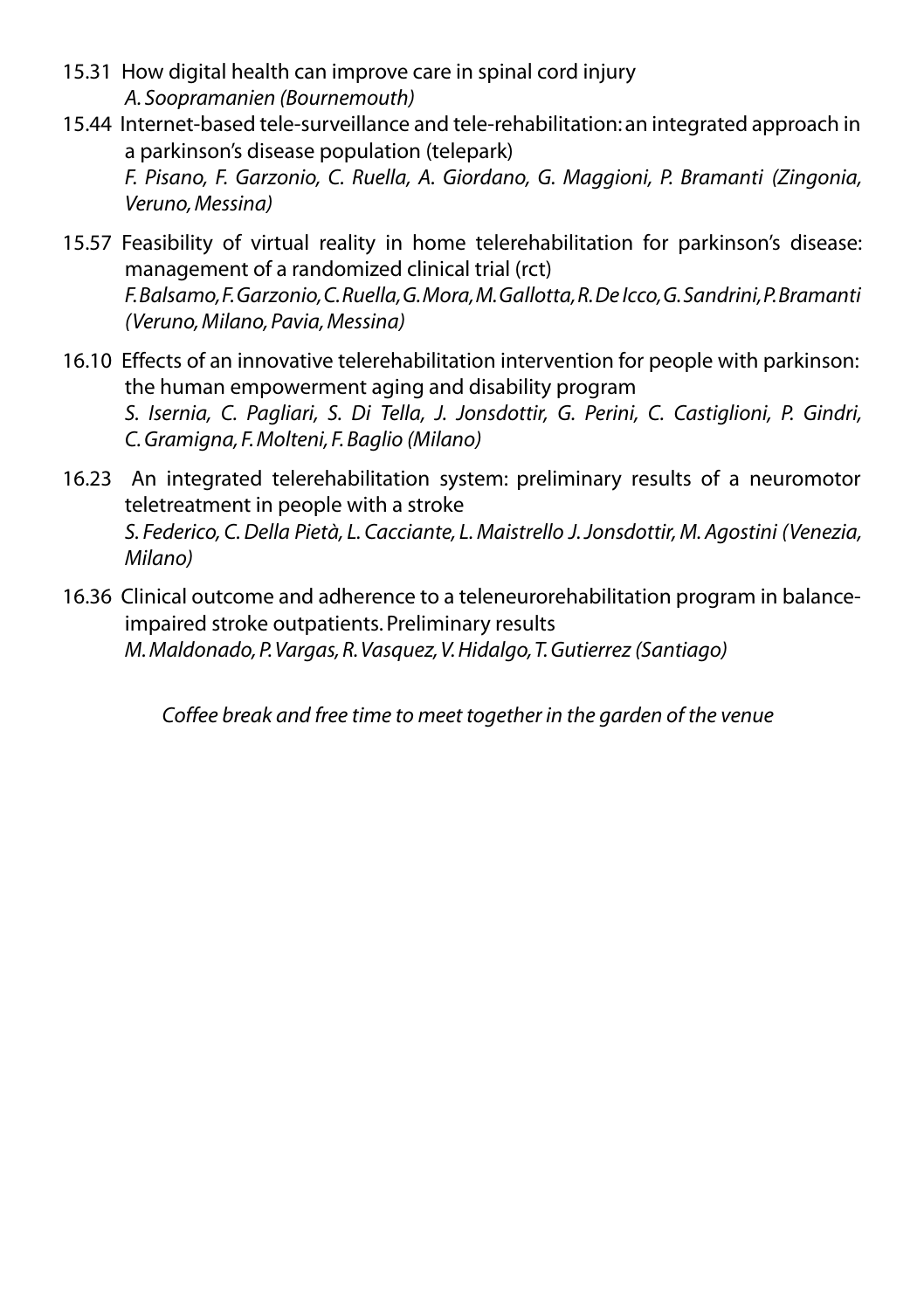## **18.00 -19.00 Italian Network on Telerehabilitation: experiences of one year** Chair: P. Tonin (Crotone)

- 18.00 Significance and aims of the Italian Network on Telerehabilitation  *G. Leonardi (Research Director Italian Ministry of Health)*
- 18.30 Technical characteristics and first clinical data of the Italian Network on Telerehabilitation *P. Bramanti, R.S. Calabrò (Messina)*

#### 19.00 **Welcoming remarks**

Authorities addresses

#### **Lecture**

Chair: G. Bagetta (Cosenza)

Neurosciences and ambient: from epigenetic to teleneurorehabilitation *P. Nicotera (Bonn)*

#### **20.30 Welcome Reception**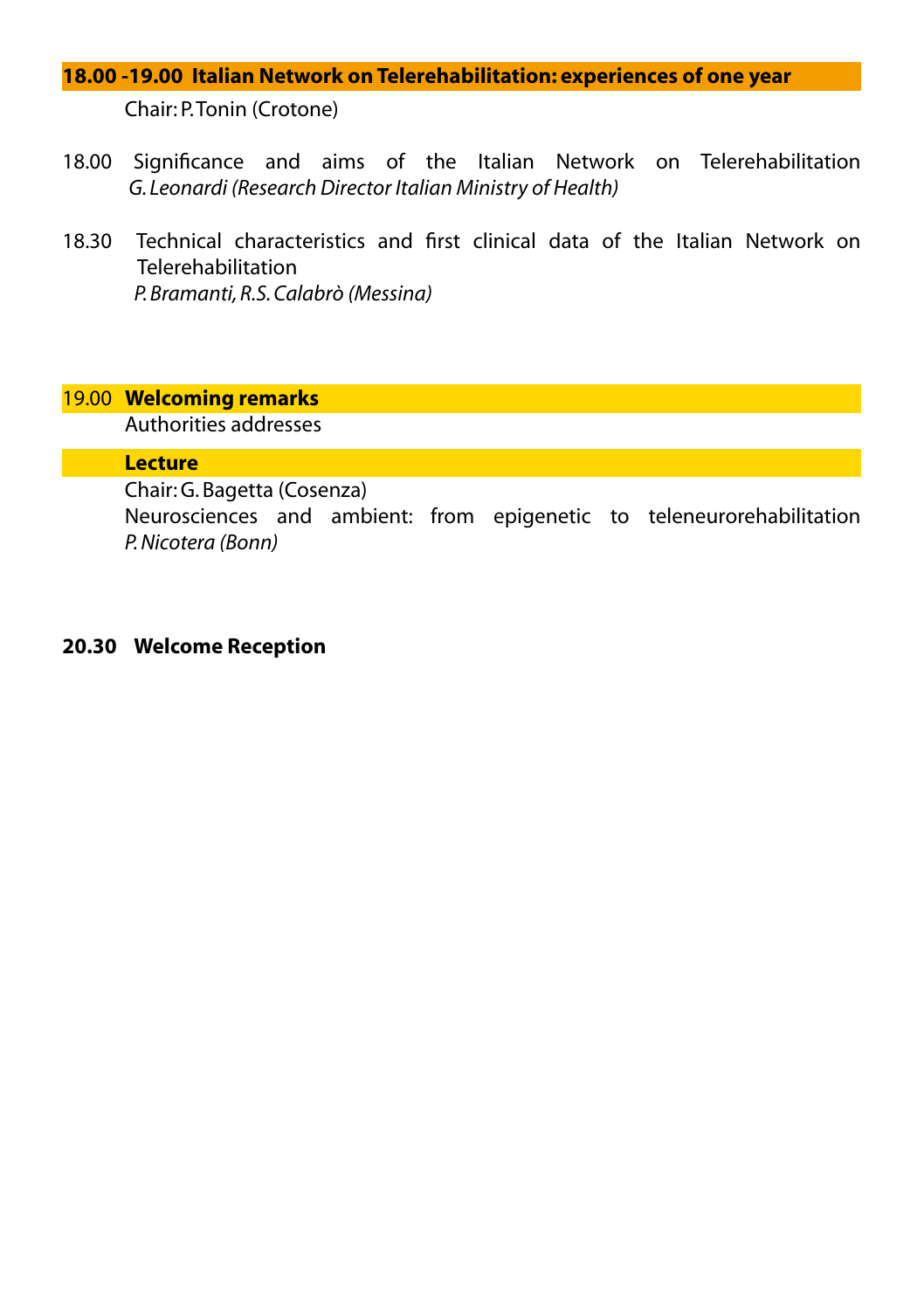## **Saturday, May, 11, 2019**

**8.00 - 10.00 Worldwide Experiences on Teleneurorehablitation. Fifth part**

Co-Chairs: F. Baglio (Milan), D. Sattin (Milan)

- 8.00 Not only motor evoked potentials: transcranial magnetic stimulation in neurorehabilitation *M. Pennisi (Catania)*
- 8.13 Virtual reality in neurorehabilitation technical aspects and beyond *A. Bramanti (Messina)*
- 8.26 Remote interventions for pediatric patients with acquired and congenital brain injury: the experience of an Italian scientific institute *A. Bardoni, C. Corti, V. Oldrati, R. Borgatti, S. Strazzer, C. Urgesi, S. Galbiati, G. Poggi (Bosisio Parini)*
- 8.39 Feasibility of a home-based action observation training for children with unilateral cerebral palsy *E. Beani, V. Menici, F. Cecchi, I. Mannari, A. Ferrari, G. Cioni, G. Sgandurra (Calambrone)*
- 8.52 Home-based tele-monitored upper limb children action observation training (teleupcat) rct in unilateral cerebral palsy: short term results *G. Sgandurra, E. Beani, V. Menici, S. Perazza, E. Sicola, A. Ferrari, G. Cioni (Calambrone)*
- 9.05 Design and implementation of the reability telerehabilitation platform: data on modifications of functionalities along the user-centered design implementation *F. Rossetto, M. Di Cesare, F. Borgnis, F. Savazzi, C. Pagliari, F. Saibene, M. Alberoni, F. Catania, O. Realdon, F. Baglio (Milano)*
- 9.18 Therapeutic adoption to the teleneurorehabilitation program with a design of exercise clusters related to the complexity-based model for categorizing rehabilitation. Preliminary results *M. Maldonado, P. Vargas, R. Vasquez, V. Hidalgo, T. Gutierrez (Santiago)*
- 9.31 The application of low cost mobile medical device for online and offline telerehabilitation of neurologic and orthopaedic patients in massive clinical use *J. Petioky, K. Hoidekrova, A. Velebna, M. Janatova, K. Hana (Kladruby u Vlasimi, Prague)*
- 9.44 "Healt4the world" as a sustainable global solution to address health inequities in under-resourced communities *S. Intan, R. Bhavya, H. Norhayati (Kuala Lumpur)*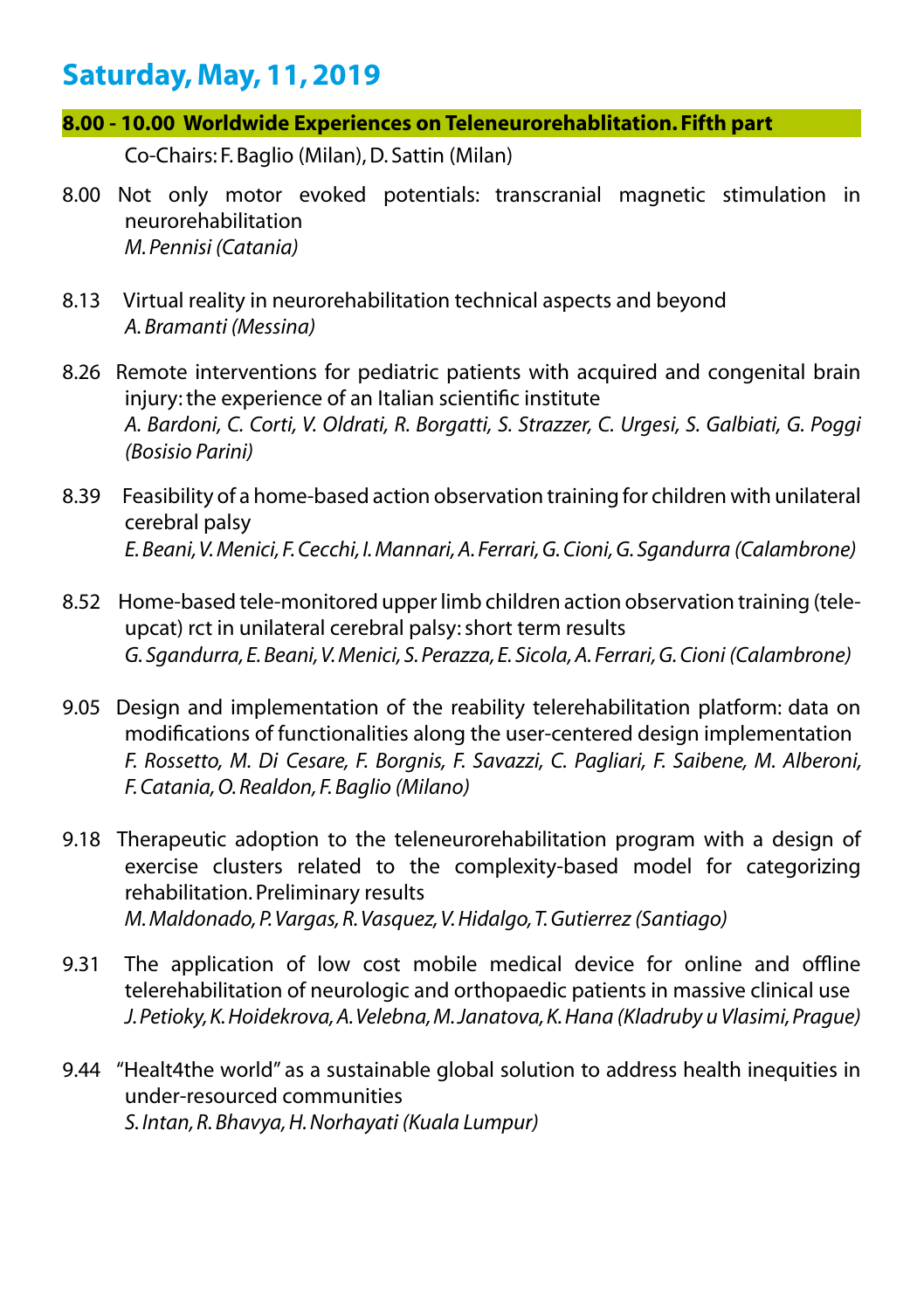#### **10.15-14.15 Challenges and opportunities**

Chair: M. Leonardi (Milan)

- 10.15 Re-thinking models of care: New innovations that can revolutionise teleneurorehabilitation services *T. Russell (Brisbane)*
- 10.45 Moving telemedicine from bench to bedside: successes, failures, and lessons learned. *D. Brennan (Washington)*
- 11.15 *Coffee Break*

### **11.45 Challenges and opportunities. Round Table**

Co-Chairs : M. Zampolini (Foligno), I. Cikajlo (Ljubljana)

Development of Telerehabilitation in European PRM organizations *M. Zampolini (Foligno, UEMS )*

Legal issues of the telerehabilitation: Russian experience *V. Daminov, A. Slepneva (Moscow)*

Organizational aspects, opportunities, problems and policies for Telerehabilitation in India *N. Surya (Mumbai)*

Experience of teleneurorehabilitation in Korea: Challenges and Frustrations *N. J. Paik (Seoul)*

### 13.25 Open Discussion

#### **Final Comments**

14.15 A. Giustini (Arezzo, WFNR-SIG on Community Rehabilitation)

### **14.30 Closing and farewell Lunch**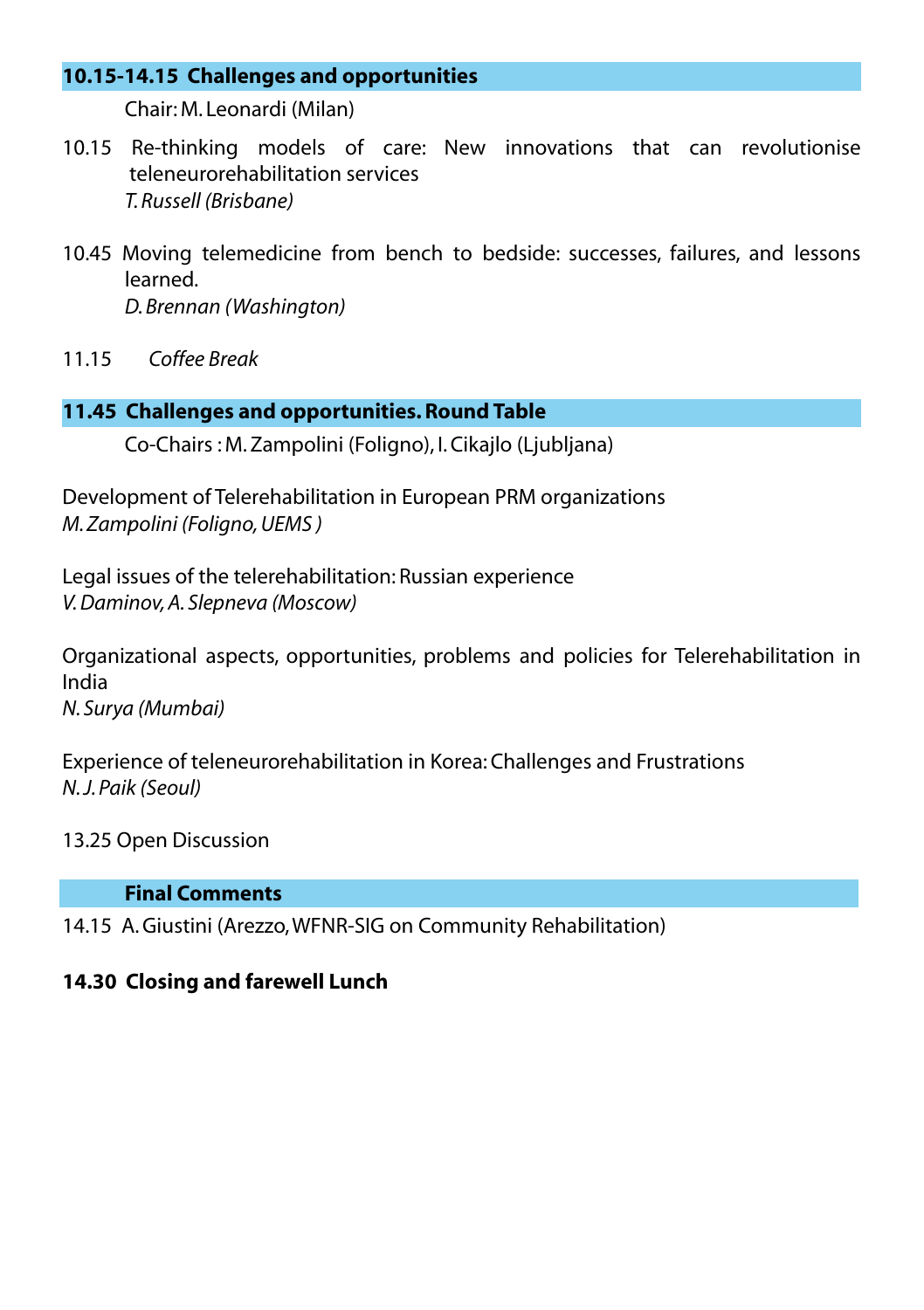# **USEFUL INFORMATION**

## **DATES**

May, 10-11, 2019

## **VENUE**

Hotel Lido degli Scogli Viale Magna Grecia 49 - Crotone (KR)

## **CONTACT**

Organizational Secretariat: Lidia Romania l.romania@istitutosantanna.it Ph +39 09629466 Mob +39 3888197509

## **NEXT DEADLINE**

**Regular Registration:** April 30, 2019 Registration on site only cash

## **DIRECTION AND TRANSFERS**

## **By car**

Crotone is situated in the center of Calabria, on the Jonic coast, along the SS 106 Jonica, around half way between Reggio Calabria and Taranto.

## **By train**

From, Lamezia Terme (1h 45'), Reggio Calabria (3h 45'), Taranto (3h 45').

## **By plane**

The most convenient airport to reach Crotone is Lamezia Terme.

Flights from Milano, Pisa, Bologna to Crotone airport are also available.

## **Suggestion**

If you don't use a private car, we suggest you arrive in Lamezia Terme and then take advantage of the Conference transfers.

## **TRANSFERS** from Lamezia Terme

Special transfers for the Conference, at reduced cost, will be arranged between Lamezia, Airport and Railway Station, and Crotone. If you need the transfer, please contact by e-mail the organizational secretary, communicating if you arrive by plane or by train, the date and time of arrival, the flight number or the departure city. The cost of the service is: one way € 25; return € 45.

## **CERTIFICATE**

A certificate of attendance will be delivered to each attendee during the Conference.

## **WELCOME RECEPTION**

The welcome reception will take place on Friday evening at the Hotel Lido degli Scogli

## **CLIMATE**

In May the weather in Crotone is sunny for around 65% of the days and the average temperatures range between 15 and 24 degrees.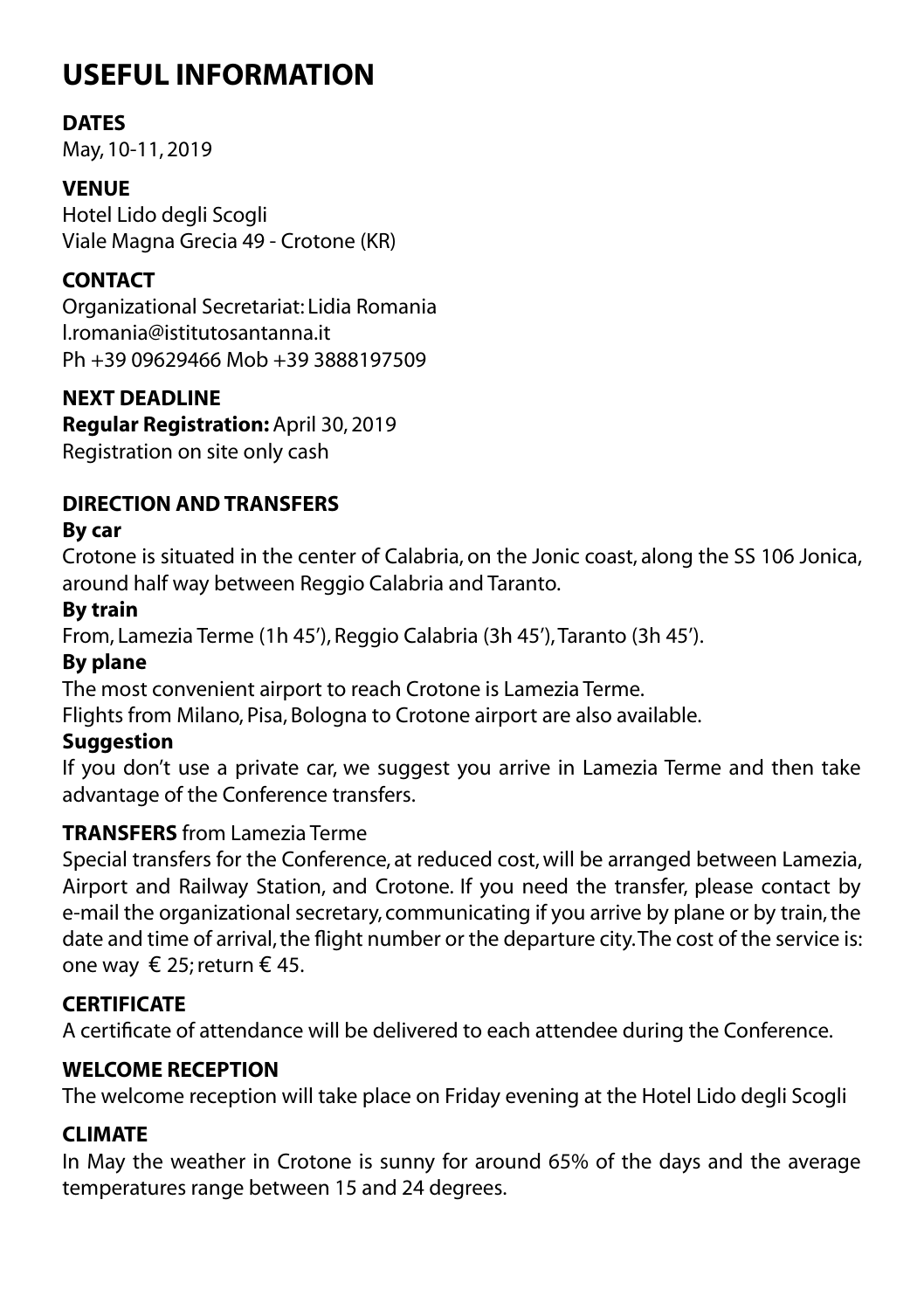# **ACCOMODATION**

A contingent of rooms has been reserved in the following hotels. Hotel bookings can be made directly with the hotel, indicating that you will be attending the Conference.

## **Hotel Lido degli Scogli \*\*\*\*S**

Viale Magna Grecia 49. Ph 0962 28625 (Conference Venue)

## **Hotel Palace \*\*\*\***

Viale Magna Grecia 56 Ph 0962 903467 (2 min' walking from the Conference Venue

## **Palazzo Foti\*\*\*\***

Viale Cristoforo Colombo 79. Ph 0962 900608 (City center. 10 min' by car from the Conference Venue). Transfers free of charge, between this hotel and the Congress Venue, will be arranged.

## **Other hotels near the Conference venue**

## **Hotel Helios \*\*\*\***

Via Makalla 2, Ph 0962 901291 (10 min' walking from the Conference Venue)

### **Hotel Casa Rossa \*\*\*\***

Viale Magna Grecia 98. Ph 0962 22496 (10 min' walking from the Conference Venue)

### **Hotel Panoramic\*\*\***

Via Makalla 8. Ph 0962 25421 (10 min' walking from the Conference Venue)

### **Hotel Tortorelli \*\*\***

Viale Antonio Gramsci 172. Ph 0962 29930 (5 min' by car from the Conference Venue

Many B/B are suitable near the Congress Venue and in the City Center.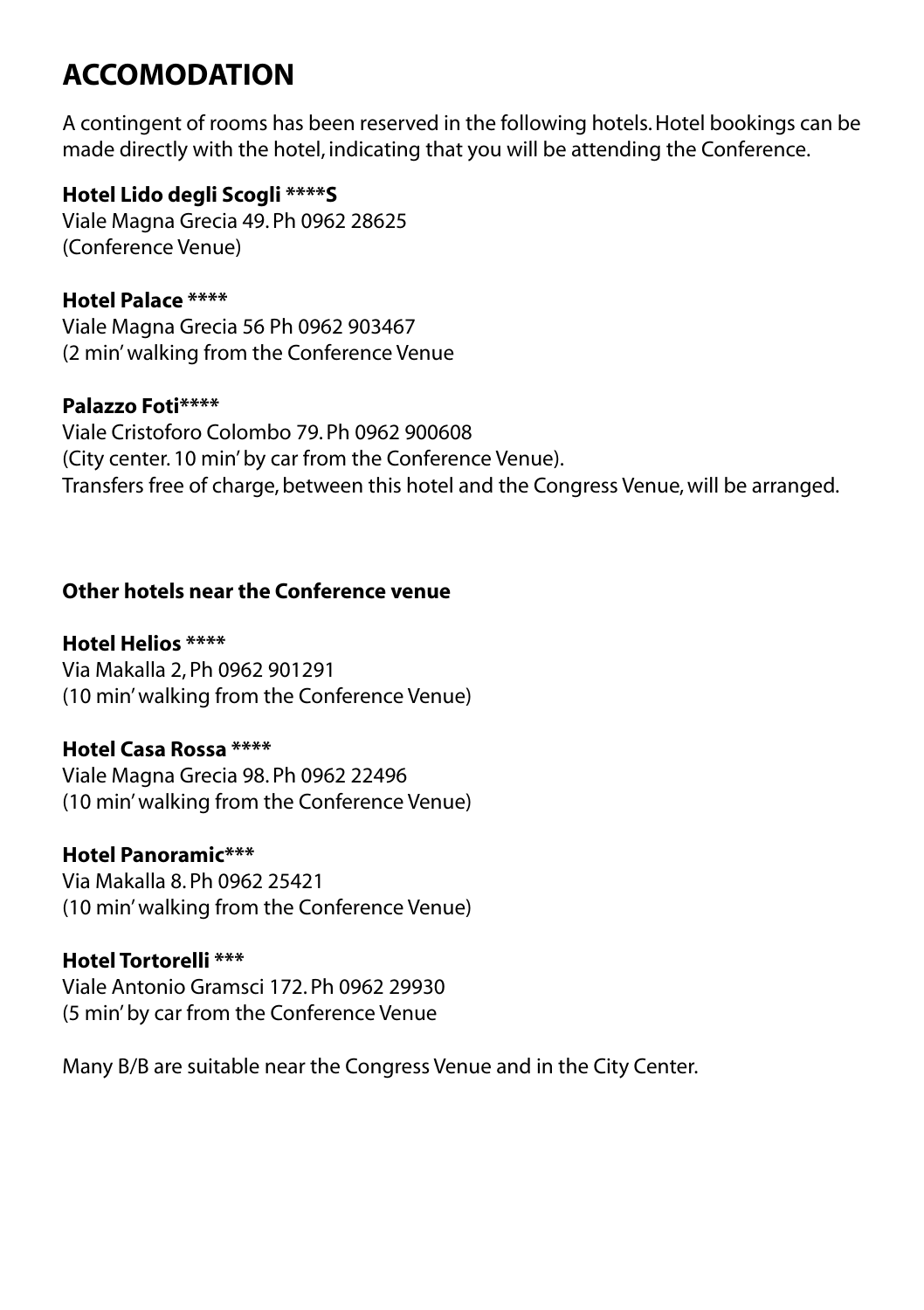# **Speakers**

M. Agostini (Venice) M. Agnelli (Rozzano, Milan) F. Alemanno (Milan) F. Baglio (Milan) F. Balsamo (Veruno, Novara) A. Bardoni (Bosisio Parini, Lecco) E. Beani (Pisa) V. Belkin (Yekaterinburg) V. Bevilacqua (Troina, Enna) A. Bramanti (Messina) P. Bramanti (Messina) D. Brennan (Washington) L. Cacciante (Venice) R. S. Calabrò (Messina) I. Cikajlo (Ljubljana) V. Daminov (Moscow) M. Dekhtyar (Boston) S. Di Tella (Milan) P. Enderby (Sheffield) S. Federico (Venice) R. Ferri (Troina, Enna) M. Galea (New York) A. Giustini (Arco, Trento) I. Gorokhova (Moscow) A. Hill (Brisbane) S. Isernia (Milan) J. Jonsdottir (Milan)

S. Kiran (Boston) C. Leochico (Manila) G. Leonardi (Rome) G. Maggioni (Veruno, Novara) M. Maldonado (Santiago de Chile) R. Manenti (Brescia) S. Mohamad (Kuala Lumpur) P. Nicotera (Bonn) C. Pagliari (Milan) N. J. Paik (Seoul) S. Panerai (Troina, Enna) M. Pennisi (Catania) J. Petioky (Kladruby u Vlasimi, Teplice) O. Realdon (Milan) F. Rossetto (Milan) T. Russell (Brisbane) G. Sgandurra (Pisa) G. Sgherri (Pisa) N. Slepneva (Moscow) A. Soopramanien (Bournemouth) A. Srivastava (Mumbai) N. Surya (Mumbai) D. Theodoros (Brisbane) F. Vannetti (Florence) M. Zampolini (Foligno) G. D. Zannino (Rome)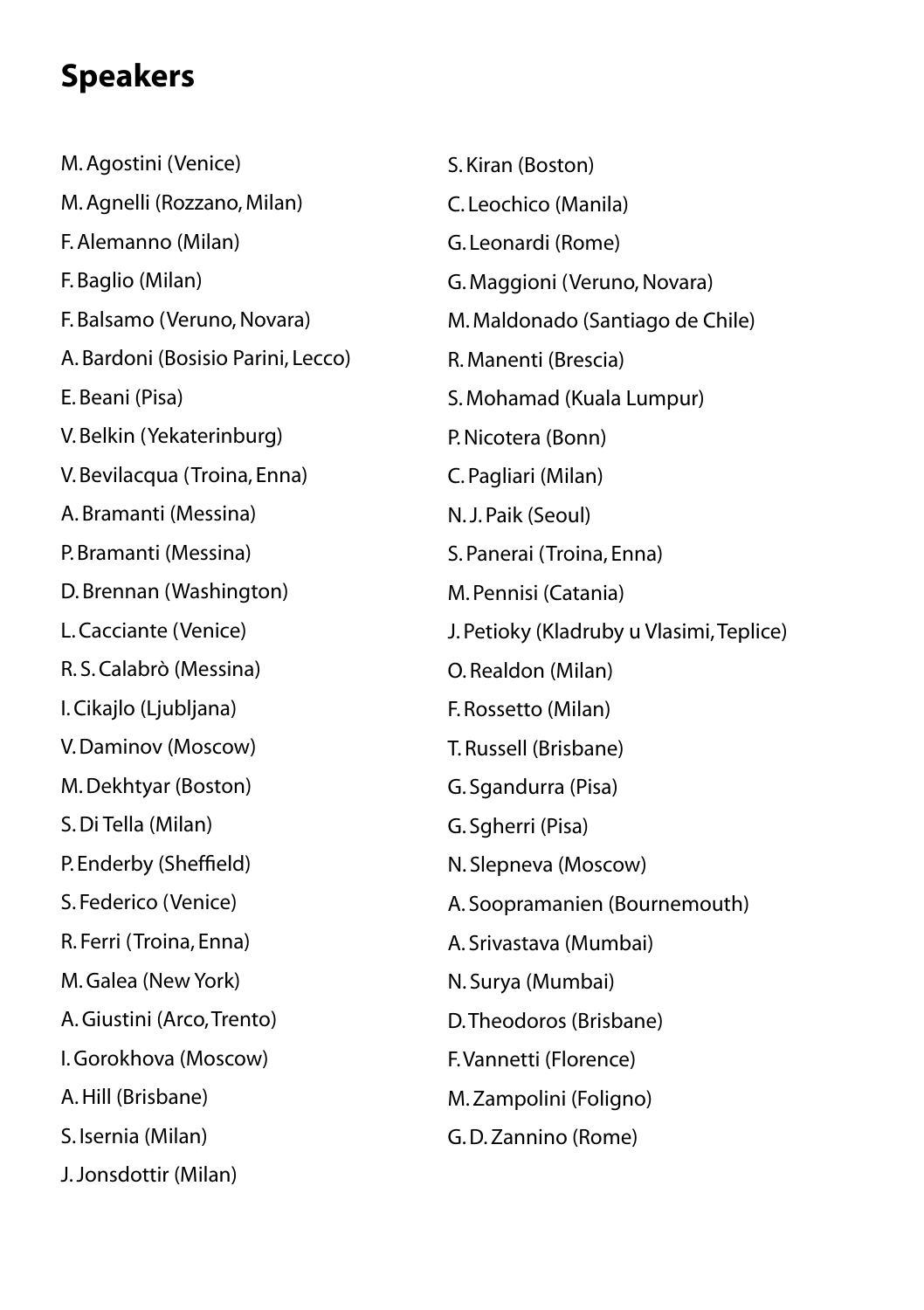**EXHIBITORS/ SPONSORS**